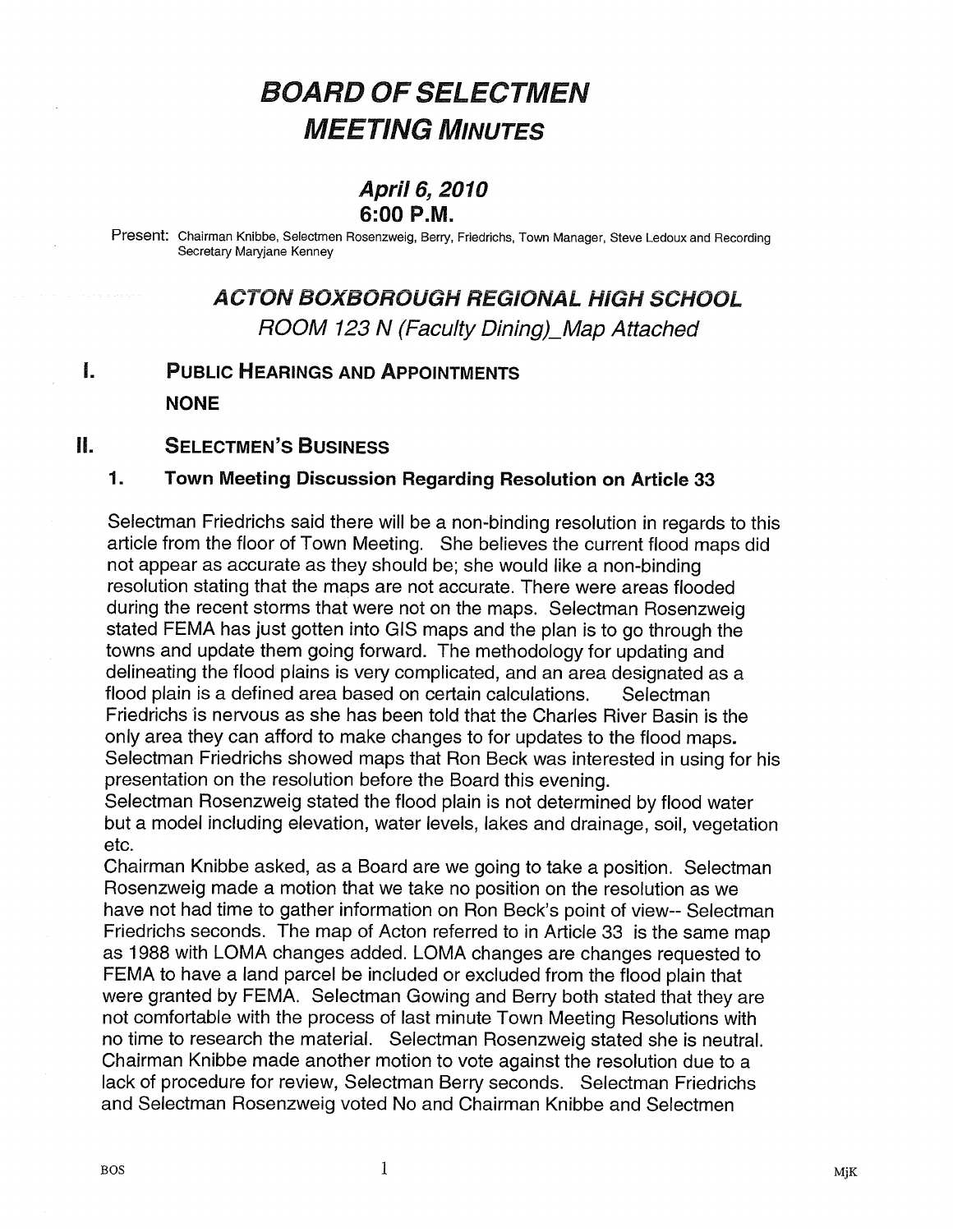Berry and Gowing voted aye. The Board will oppose the resolution on procedural issues. Chairman Knibbe will present that the Board is opposed.

### III. CONSENT AGENDA

Chairman Knibbe read the consent agenda.

2. Accept Minutes, Board of Selectmen March 4, 2010

Selectmen Rosenzweig moved to approve the Consent item, Selectmen Berry seconded. All voted aye with the exception of Selectmen Friedrichs who abstained.

Confidential Executive Session Minutes March 4, 2010: Selectman Gowing moved to approve, Selectman Rosenzweig seconds. All voted aye with the exception of Selectmen Friedrichs who abstained.

Extra Info: Draft Minutes, April 5, 2010: Selectman Friedrichs moved to approve Selectman Rosenzweig seconds, all voted Aye, Minutes approved.

Steve Ledoux will do the presentation on the Caoutte/Simeone land Article 33 out of order before Community Preservation articles.

MRL/MLL/ Rauren Rosenzweig<br>Recording Secretary V Lauren Rosenzweig, Clerk

Maryjane Kenney

 $16110$ Date